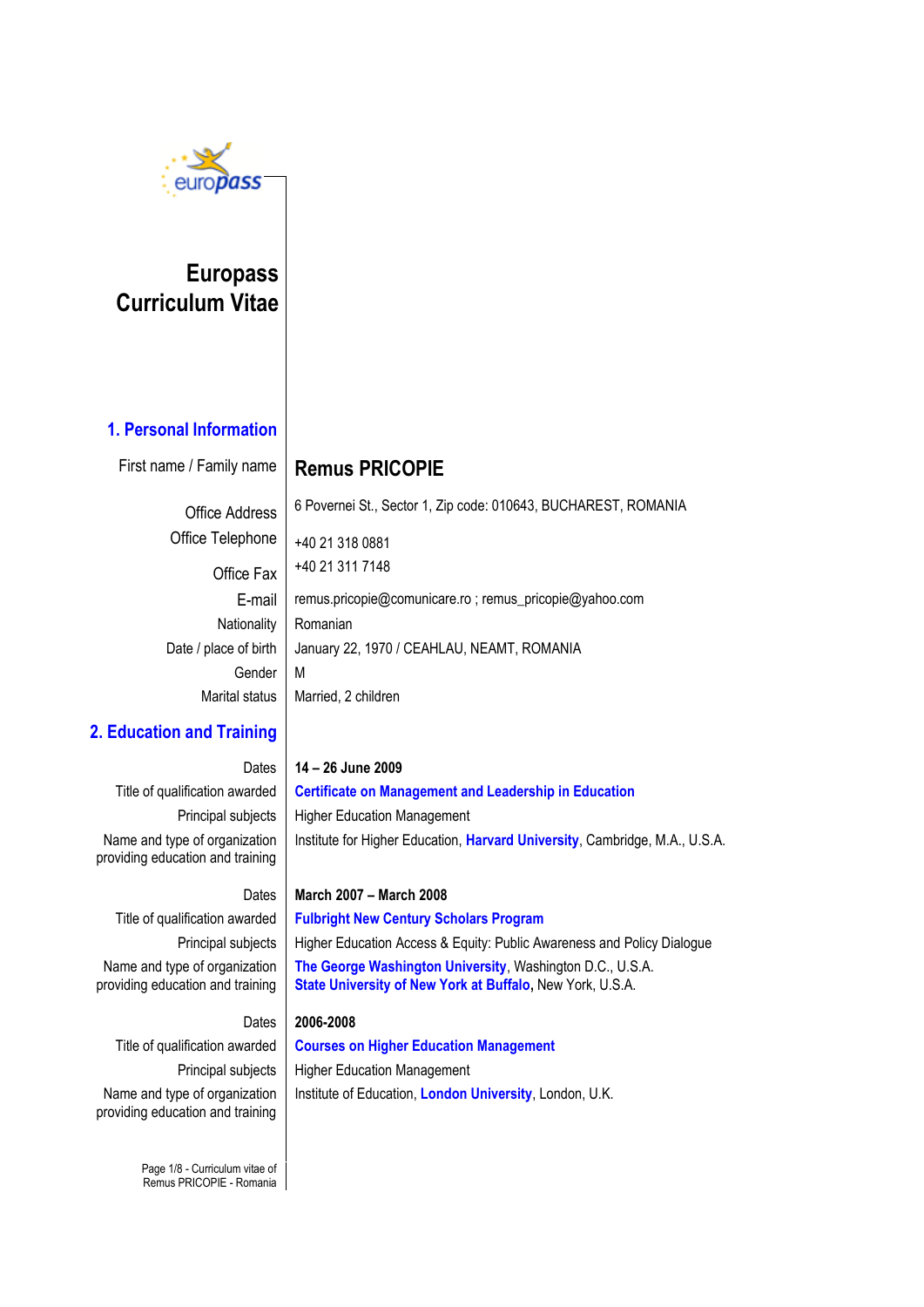#### Dates **1-12 May 2006**

Title of qualification awarded **Certificate on Strategic Choices for Educational Reform** Principal subjects | Strategic Choices for Educational Reform Name and type of organization providing education and training

Dates **1997-2002/ 2004-2005** Title of qualification awarded **Ph.D. in Political Science**

Principal subjects | Political Science Name and type of organization providing education and training

Dates **12-19 September 2004** Title of qualification awarded **Certificate on South-East Europe Higher Education Administration Development** Name and type of organization providing education and training

Principal subjects | South-East Europe Higher Education Administration Development **Graz University**, Graz, Austria

**(SNSPA)**, Bucharest, Romania

**World Bank Institute**, Washington D.C., USA

[Diplomă de Doctor în Științe Politice - Romanian Title]

Name and type of organization providing education and training

Name and type of organization providing education and training

Name and type of organization providing education and training

Name and type of organization providing education and training

Title of qualification awarded **Bachelor Diploma** 

[Diplomă de Licență - Romanian Title] Principal subjects | Chemistry and Physics **University of Bucharest**, Romania, Bucharest

Name and type of organization

# Dates **24-29 July 2004** Title of qualification awarded **Certificate on International Educational Exchange and Mobility**

**Bucharest University / National University of Political Studies and Public Administration**

Principal subjects | Academic Session 419 – Changing Concepts of International Educational Exchange and Mobility **Salzburg Seminar**, Salzburg, Austria

#### Dates **August 2003 – July 2004**

Title of qualification awarded **Advanced Studies in International Educational Policy** Principal subjects | Higher Education Policies and Internationalization of Higher Education **The George Washington University**, Washington D.C., USA

#### Dates **October 1996 – January 1998, Dissertation in 2000**

Title of qualification awarded **MA in Communication and Public Relations** [Diplomă de Studii Academice Postuniversitare în Comunicare și Relații Publice - Romanian Title] Principal subjects | Communication and Public Relations

**National University for Political Studies and Public Administration (SNSPA)**, Bucharest, Romania

Dates **October 1996 – September 1997** Title of qualification awarded **MA in International Relations and European Policies** [Diplôme d'Etudes Approfondies en Relations Internationales et Politique Européenne - French Title] Principal subjects | International Relations and European Policies **Université de Liège**, Liège, Belgium

#### Dates **September 1990 – June 1995**

providing education and training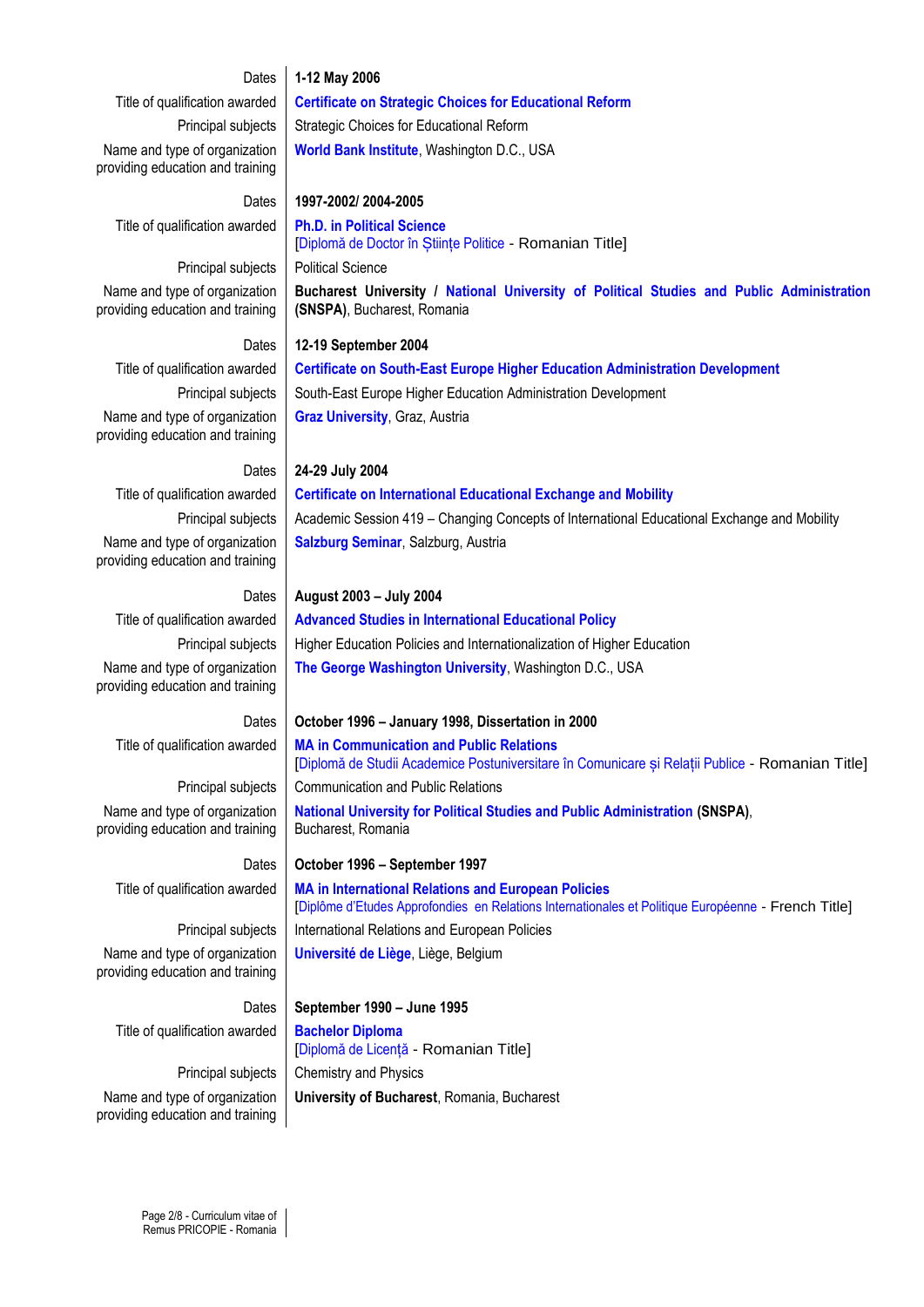#### **3. Work Experience**

| 3.1.                            |                                                                                                                                                                                                                                                                                                                                                                                                                                                                                                                                                                                                                                                                                                                                                                                                                                                                                                                                                     |  |  |  |  |  |  |  |
|---------------------------------|-----------------------------------------------------------------------------------------------------------------------------------------------------------------------------------------------------------------------------------------------------------------------------------------------------------------------------------------------------------------------------------------------------------------------------------------------------------------------------------------------------------------------------------------------------------------------------------------------------------------------------------------------------------------------------------------------------------------------------------------------------------------------------------------------------------------------------------------------------------------------------------------------------------------------------------------------------|--|--|--|--|--|--|--|
| Period                          | October 1998 - present                                                                                                                                                                                                                                                                                                                                                                                                                                                                                                                                                                                                                                                                                                                                                                                                                                                                                                                              |  |  |  |  |  |  |  |
| Title of the position held      | Rector - March 2012 - present<br>Dean - December 2005 - November 2007; December 2008 - March 2012<br>$\bullet$<br>Professor, Ph.D. (starting in 1998 as Assistant Professor)<br>$\bullet$                                                                                                                                                                                                                                                                                                                                                                                                                                                                                                                                                                                                                                                                                                                                                           |  |  |  |  |  |  |  |
| Name and address of employer    | National University for Political Studies and Public Administration (SNSPA),<br>College of Communication and Public Relations (FCRP),<br>6-8 Povernei St., Bucharest, Romania                                                                                                                                                                                                                                                                                                                                                                                                                                                                                                                                                                                                                                                                                                                                                                       |  |  |  |  |  |  |  |
| 3.2.                            |                                                                                                                                                                                                                                                                                                                                                                                                                                                                                                                                                                                                                                                                                                                                                                                                                                                                                                                                                     |  |  |  |  |  |  |  |
| Period                          | February 1996 - June 2003 / November 2007 - October 2009/ December 2012 - December 2014                                                                                                                                                                                                                                                                                                                                                                                                                                                                                                                                                                                                                                                                                                                                                                                                                                                             |  |  |  |  |  |  |  |
| Title of the position held      | Minister of National Education - December 2012 - December 2014<br>$\bullet$<br>Senior Advisor to the Minister of Education - January - October 2009<br>$\bullet$<br>Deputy Minister (State Secretary for Higher Education, International Relations and<br>$\bullet$<br>Teacher Training) - November 2007 - December2008<br><b>Acting Minister - May 2008</b><br>$\bullet$<br>Senior Advisor to the Minister of Education - December 2001 - June 2003<br>$\bullet$<br>Secretary General - May 2001 - September 2001<br>$\bullet$<br>Spokesperson of the Ministry of Education, Director of the Public Communication<br>$\bullet$<br>Division - January 2001 - May 2001<br>Senior Expert, Department of Communication - October 1998 - January 2001<br>$\bullet$<br>Spokesperson of the Ministry of Education - July 1997 - October 1997<br>$\bullet$<br>Expert, Department of Higher Education and Research - February 1996 - July 1997<br>$\bullet$ |  |  |  |  |  |  |  |
| Name and address of employer    | Romanian Ministry of Education, Research and Youth / Romanian Ministry of National Education<br>28-30 G-ral Berthelot St., Bucharest, Romania                                                                                                                                                                                                                                                                                                                                                                                                                                                                                                                                                                                                                                                                                                                                                                                                       |  |  |  |  |  |  |  |
| <b>4. Other Work Experience</b> |                                                                                                                                                                                                                                                                                                                                                                                                                                                                                                                                                                                                                                                                                                                                                                                                                                                                                                                                                     |  |  |  |  |  |  |  |
| 4.1.                            |                                                                                                                                                                                                                                                                                                                                                                                                                                                                                                                                                                                                                                                                                                                                                                                                                                                                                                                                                     |  |  |  |  |  |  |  |
| Period                          | February 2009 - June 2012                                                                                                                                                                                                                                                                                                                                                                                                                                                                                                                                                                                                                                                                                                                                                                                                                                                                                                                           |  |  |  |  |  |  |  |
| Title of the position held      | <b>President of the Board of Directors</b>                                                                                                                                                                                                                                                                                                                                                                                                                                                                                                                                                                                                                                                                                                                                                                                                                                                                                                          |  |  |  |  |  |  |  |

Name and address of the institution | Romanian-US Fulbright Commission 2 Ing. Nicolae Costinescu St. Zip Code:011878 Bucharest, Sector 1, Romania

The secretariat is based in Vienna, Austria

[http://www.fulbright.ro](http://www.fulbright.ro/)

Period **January 2010 – present** Title of the position held **Chair** Name and address of the institution | Task Force on Fostering and Building Human Capital (FBHC) of the Regional Cooperation Council

**4.2.**

(RCC)

### **5. Membership in Professional Associations and Organizations**

- <http://www.taskforcehumancapital.info/>
	- Romanian Association for the *Club of Rome* ARCoR
	- Comparative and International Education Society CIES
	- European Communication Research and Education Association ECREA
	- International Communication Association ICA
	- Romanian Association of the Professionals in Public Relations ARRP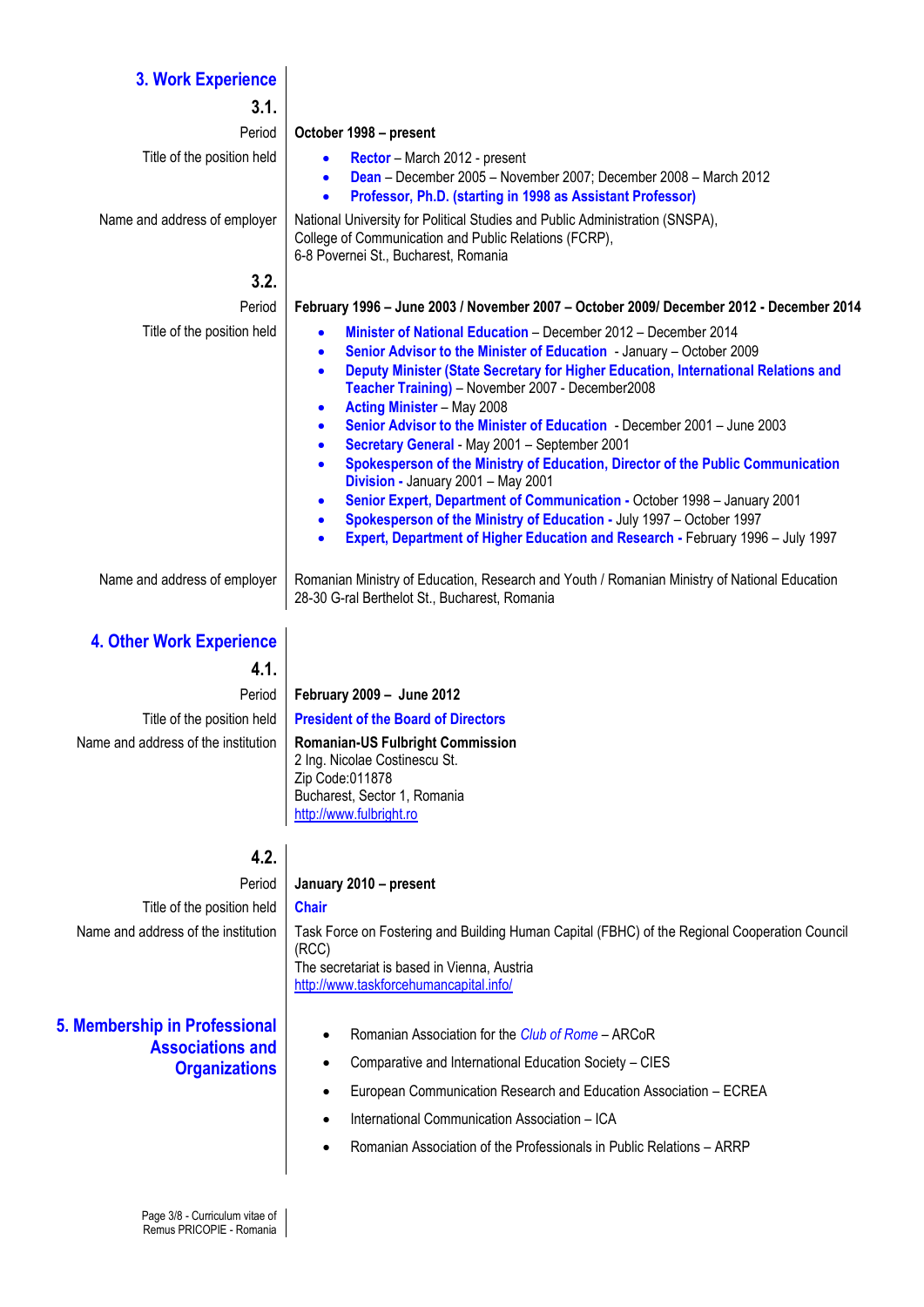| 6. Membership in Boards and<br><b>Committees</b> | Member of the South-East European Research Center (SEERC) International Advisory<br>Board, University of Sheffield (UK), City College, International Faculty of the<br>University of Sheffield in Thessaloniki (Greece) (2011- present)<br>Member of the Foresight Commission of the Romanian Academy, Bucharest, Romania<br>$\bullet$<br>$(2011 - present)$<br>Member of the ERI SEE Governing Board (Education Reform Initiative of South Eastern<br>$\bullet$<br>Europe), Belgrade, Serbia (January 2011- present)<br>Member of the Intergovernmental Council of the International Programme for the<br>$\bullet$<br>Development of Communication, UNESCO, Paris (2010- present)<br>Chair - Task Force on Fostering and Building Human Capital of the Regional<br>$\bullet$<br>Cooperation Council, Vienna, Austria (January 2010 - present)<br>Romanian Representative in the Bologna Follow-Up Group (2009-2010)<br>$\bullet$<br>Romanian Representative in the European Quality Assurance Register - EQAR,<br>$\bullet$<br>Brussels, Belgium (2008-present)<br>President of the Board of Directors - Romanian - US Fulbright Commission (2009 -<br>$\bullet$<br>present).<br>Member of the Board of Directors - Romanian - US Fulbright Commission (2007 -<br>$\bullet$<br>present)<br>Co-Chair of the UNESCO Forum on Higher Education in the Europe Region: Access,<br>$\bullet$<br>Values, Quality and Competitiveness, Bucharest, Romania, May 21-24, 2009<br>Acting Chair of the 15th Meeting of the Join Committee of CEEPUS Ministers, Bucharest,<br>$\bullet$<br>March 2009<br>Member of the Drafting Committee of the of the Communiqué of 2009 World Conference<br>$\bullet$<br>on Higher Education: The New Dynamics of Higher Education and Research for Social<br>Change and Development, UNESCO, Paris, 5-8 July 2009<br><b>Member of the Board</b> – Romanian Cultural Institute $(2007 - 2009)$<br>$\bullet$<br>Member of the Board - The 40 <sup>th</sup> International Olympics in Mathematics - July 1999<br>$\bullet$                                                                                                                                                                                                                                                                           |
|--------------------------------------------------|---------------------------------------------------------------------------------------------------------------------------------------------------------------------------------------------------------------------------------------------------------------------------------------------------------------------------------------------------------------------------------------------------------------------------------------------------------------------------------------------------------------------------------------------------------------------------------------------------------------------------------------------------------------------------------------------------------------------------------------------------------------------------------------------------------------------------------------------------------------------------------------------------------------------------------------------------------------------------------------------------------------------------------------------------------------------------------------------------------------------------------------------------------------------------------------------------------------------------------------------------------------------------------------------------------------------------------------------------------------------------------------------------------------------------------------------------------------------------------------------------------------------------------------------------------------------------------------------------------------------------------------------------------------------------------------------------------------------------------------------------------------------------------------------------------------------------------------------------------------------------------------------------------------------------------------------------------------------------------------------------------------------------------------------------------------------------------------------------------------------------------------------------------------------------------------------------------------------------------------------------------------------------------------------------------------------------|
| <b>7. Awards and Medals</b>                      | Fulbright State Alumni Member of the Month (Awarded by the State Department, USA,<br>$\bullet$<br>Washington D.C., March, 2009)<br>10 <sup>th</sup> Anniversary of Black Sea University Network (Awarded by the BSUN President, 2008)<br>$\bullet$<br>Leaders for the 21 <sup>st</sup> Century (Awarded by the Rector of the National University of Political<br>$\bullet$<br>Studies and Public Administration, 2000)                                                                                                                                                                                                                                                                                                                                                                                                                                                                                                                                                                                                                                                                                                                                                                                                                                                                                                                                                                                                                                                                                                                                                                                                                                                                                                                                                                                                                                                                                                                                                                                                                                                                                                                                                                                                                                                                                                    |
| <b>8. Relevant Site Visits</b>                   | Academy of Public Administration, Astana, Kazakhstan (2012); University of Copenhagen,<br>Copenhagen, Denmark (2012); International Faculty of the University of Sheffield in Thessaloniki,<br>Greece (2011); UNESCO, Paris (2011; 2010; 2009; 2008); Central Europe Free Trade Agreement<br>(CEFTA), Brussels, Belgium (2011); Ministry of National Resources, Hungary (2011); Ministry of<br>Science, Education and Sport, Zagreb, Croatia (2011); European Training Foundation, Torino, Italy<br>(2011); Ministry of Education and Sport, Ljubljana, Slovenia (2010); Regional Cooperation Council,<br>Sarajevo, Bosnia and Herzegovina (2010); Federal Ministry for Education, Arts and Culture, Vienna,<br>Austria (2010); Ministry of Education, Madrid, Spain (2010); Benelux Bologna Secretariat, Brussels<br>(2009); Sweden Ministry of Education, Stockholm (2009); Peoples' Friendship University of Russia,<br>Moscow (2010; 2009); University of Leuven and University of Louvain-la-Neuve, Belgium (2009),<br>European Investment Bank, Luxembourg (2009); European Commission, Brussels (2010, 2009, 2008,<br>2007, 1998, 1997); City Hall, Bordeaux (2008); National Press Club, Washington D.C. (2008); Council<br>of Europe, Strasbourg (2008); United States Holocaust Memorial Museum, Washington D.C. (2008),<br>National Technical University of Ukraine "Kyiv Polytechnic Institute", Kyiv (2008); World Bank,<br>Washington D.C. (2008; 2006; 2004; 2003); Centro de Investigación y Docencia Económicas, CIDE,<br>Mexico (2007); European Science Foundation, Brussels (2007); Geneva University, Geneva (2006);<br>NAFSA, Washington D.C. (2004); International Institute of Education, Washington D.C. (2007);<br>Salzburg Seminar, Salzburg (2009, 2004); Graz University, Graz (2004); Boston College, Boston<br>(2009, 2004); Boston University, Boston (2004, 2001); Buffalo University, Buffalo (2007, 2004);<br>Harvard University, Boston (2009, 2004, 2001); University of Sofia, Sofia (2003); University of<br>Chisinau, Chisinau (1999); Moldavian Ministry of Education, Chisinau (1999); College of Europe,<br>Brugge (1998); Institute d'Etude Européenne, Brussels (1998); NATO, Brussels (1997); Université<br>Libre de Bruxelles, Belgium (1997); Budapest University (1986). |
| 9. Personal Skills and<br><b>Competences</b>     | Communication<br>Education/financing of higher education/management of educational and research projects<br>Students and social problems<br>Quality assurance in higher education                                                                                                                                                                                                                                                                                                                                                                                                                                                                                                                                                                                                                                                                                                                                                                                                                                                                                                                                                                                                                                                                                                                                                                                                                                                                                                                                                                                                                                                                                                                                                                                                                                                                                                                                                                                                                                                                                                                                                                                                                                                                                                                                         |

Page 4/8 - Curriculum vitae of Remus PRICOPIE - Romania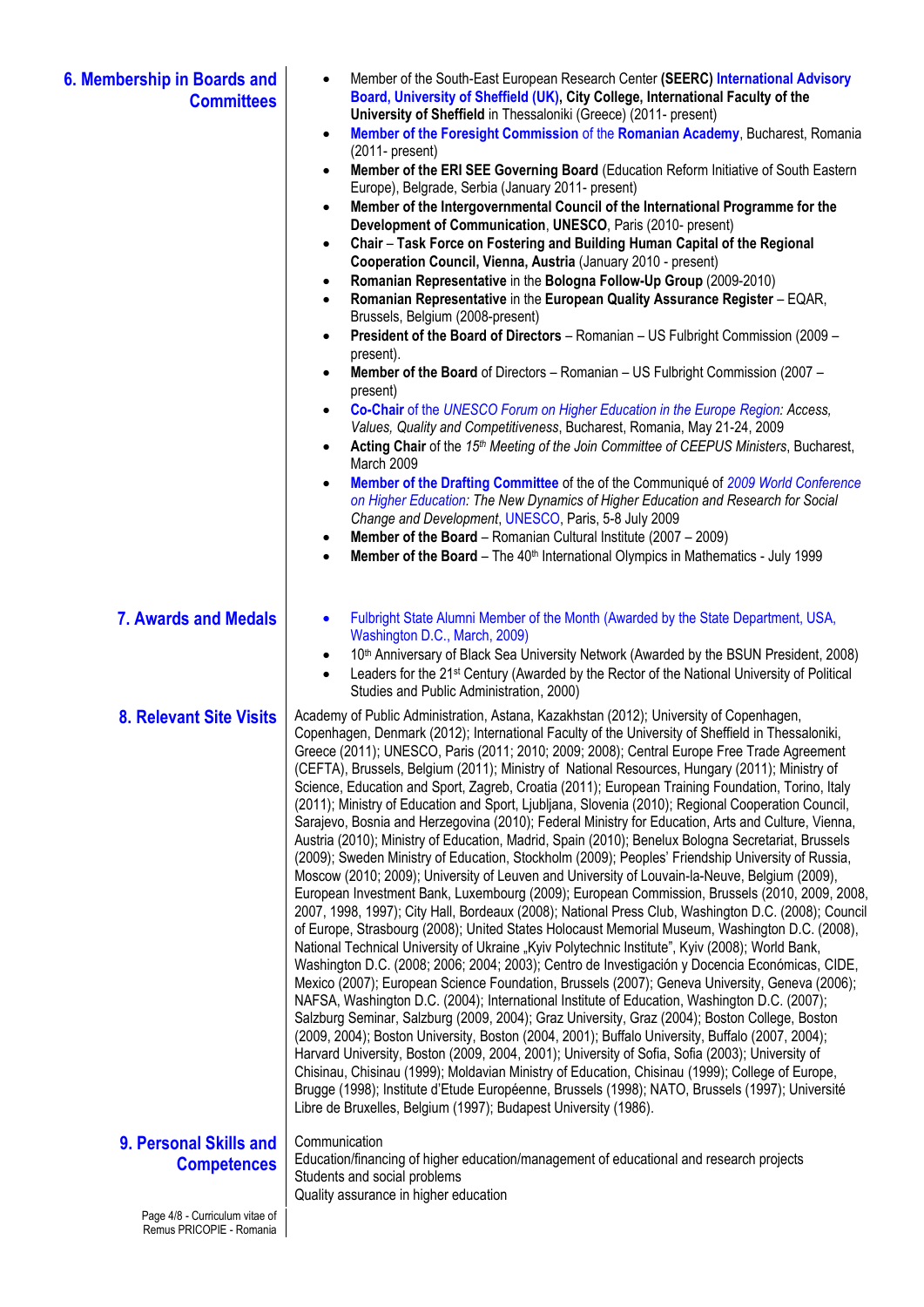### **10. Languages**

Mother tongue(s) **Romanian**

Other language(s)  $Self-assessmer$ **European level (\*** 

| <u>.</u>       |               |         |  |                    |                   |                |  |                |
|----------------|---------------|---------|--|--------------------|-------------------|----------------|--|----------------|
| iessment       | Understanding |         |  | <b>Speaking</b>    |                   |                |  | Writing        |
| n level (*)    | Listening     | Reading |  | Spoken interaction | Spoken production |                |  |                |
| <b>English</b> | C1            | C2      |  | C1                 |                   | C1             |  | C1             |
| <b>French</b>  | C1            | C1      |  | B <sub>2</sub>     |                   | B <sub>2</sub> |  | B <sub>2</sub> |
| Russian        | A1            | A1      |  | A1                 |                   | A1             |  | A1             |

*(\*) Common European Framework of Reference for Languages*

#### **11. Organizational Skills and Competences**

- leadership at university and faculty levels: organization and coordination of activities of students and staff, knowledge of specific and related legislation, organization of students mobility (more than 16 years experience in higher education management);
- leadership at project level: coordination of over 14 national and international research projects, educational projects – including PHARE, Fulbright, World Bank, CNCSIS and CNMP projects;
- leadership at higher education system level: financing of higher education, relation with universities, relations within the government with other ministries, drafting laws, government decisions, ministerial orders, relation with trade-unions and students organizations, international relations and representation, knowledge of European regulations in education and acquis, (1/2 years experience as Secretary General, 13 month as a State Secretary for Higher Education at the Ministry of Education, Research and Youth and 2 month as an acting minister of education);
- fund raising experience;
- 15 years of international experience: Romania representation at the European and International level.
- **12. Academic Publications and Research**
- Author or co-author of 6 books
- Editor or co-editor of 6 books
- Author of 28 articles published in academic journals
- Director of 7 research grants
- Member of the team in more then 12 research grants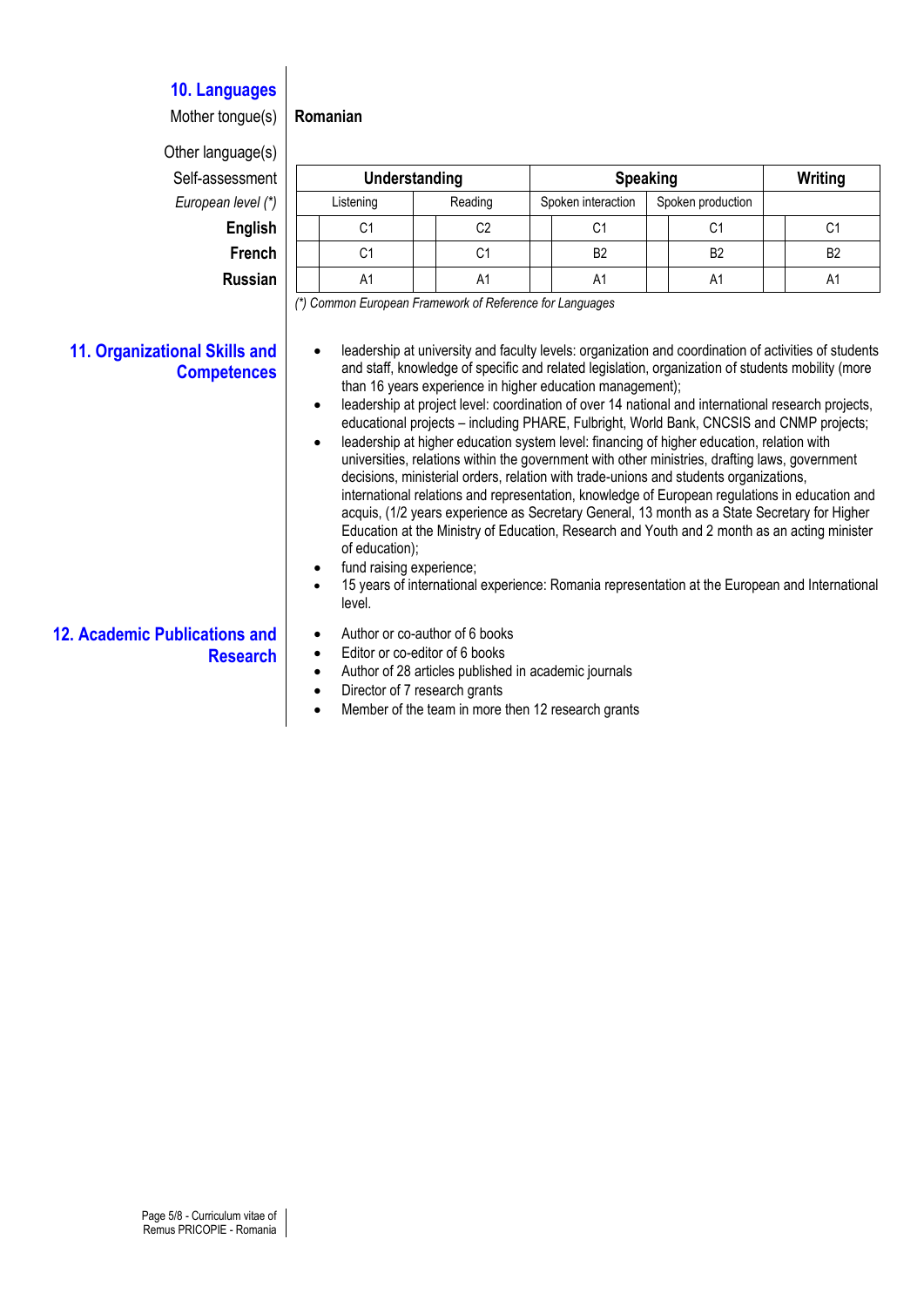### **Annexe 1 : Member in Editorial and Scientific Committees**

#### **Member in Editorial Board:**

*Romanian Journal of Communication and Public Relations* [Revista română de comunicare şi relaţii publice]

#### **Member in Scientific Board of Conferences (selection - 2009):**

- Member of the *Drafting Committee of the World Conference on Higher Education: The New Dynamics of Higher Education and Research for Social Change and Development*, UNESCO, Paris, 5-8 July 2009.
- *UNESCO Forum on Higher Education in the Europe Region: Access, Values, Quality and Competitiveness*, Bucharest, Romania, May 21-24, 2009.
- *Social Responsibility and Sustainable Development*, SNSPA, Bucharest, Romania, April 10, 2009.

#### **Annexe 2 : List of Books, Published Papers, Research Reports and Translated Books**

#### **Books:**

- 1. IACOB, Dumitru; CISMARU, Diana. and **PRICOPIE**, Remus (2011). *Relaţii publice. Coeziune şi eficienţă prin comunicare.* Bucharest: comunicare.ro (ISBN 978-973-711-300-9).
- 2. **PRICOPIE**, Remus, FRUNZARU, Valeriu, CORBU, Nicoleta, IVAN, Loredana and BÂRGĂOANU, Alina (2011). *Accesul la învăţământul superior în România. Dialog cu elevii şi studenţii*. Bucharest: Editura Comunicare.ro (ISBN: 978-973-711-299-6).
- 3. **PRICOPIE**, Remus (2010). Participarea publică. Comunicare pentru dezvoltare durabilă [Public Participation. Communication for Sustainable Development]. Bucharest: Editura Comunicare.ro (ISBN: 978-973-711-289-7).
- 4. **PRICPIE**, Remus (2005). *Relaţii publice. Evoluţie şi perspective*. Bucharest: Tritonic (ISBN: 973-733-032-3).
- 5. IACOB, Dumitru; CISMARU, Diana. and **PRICOPIE**, Remus (2005). *Relaţii publice. Eficienţă prin comunicare*. Bucharest: comunicare.ro (ISBN 973-711-055-2).
- 6. **PRICOPIE**, Remus (2003). *Introducere în relaţii publice*. Bucharest: comunicare.ro (ISBN 973-8376-26-2).

#### **Edited Books:**

- 1. **PRICOPIE**, Remus, GUŢU, Dorina and MOROIU, Mihai (2010). *Fulbright Ripple Effect on International Education. Looking Ahead from a Romanian & US Perspective*. Bucharest: Romanian – U.S. Fulbright Commission and Editura Comunicare.ro (ISBN: 978-973-711-289-7).
- 2. **PRICOPIE**, Remus and GUŢU, Dorina (2010). *On Education. New and Fresh Perspectives*. Bucharest: Romanian U.S. Fulbright Commission and Tritonic (ISBN: 978-606-8139-22-7).
- 3. DOBRESCU, Paul, **PRICOPIE**, Remus, and IONESCU, Mihaela A. (2009). *R&D Perspectives. Promoting Innovation through Education, Culture and Communication*. Bucharest: comunicare.ro (ISBN: 978-973-711-220-0).
- 4. SADLAK, J., HÜFNER, K., **PRICOPIE**, R., and GRÜNBERG, L. (2009). *UNESCO Forum on Higher Education in the Europe Region: Access, Values, Quality and Competitiveness. Topical Contributions and Outcomes*. Paris: **UNESCO** (ISBN: 92-9069-193-X).
- 5. BÂRGĂOANU, Alina, **PRICOPIE**, Remus, IONESCU, Mihaela Alexandra, and ŢĂRANU, Andrei (2008). *Education, Research and Innovation. Policies and Strategies in the Age of Globalization*. Bucharest: comunicare.ro (ISBN: 978- 973-711-161-6).
- 6. **PRICOPIE**, Remus, STĂNCIUGELU, Irina, and IONESCU, Mihaela Alexandra (2008). *Relaţii publice în şcoli*. Bucharest: comunicare.ro.

#### **Articles/book chapters:**

- **1. PRICOPIE**, Remus (2011). "Laudatio Ceremony of Awarding the Title of Doctor Honoris Causa to Mrs. Irina BOKOVA, Drector-General of UNESCO", in *Romanian Journal of Communication and Public Relations*, 13(1), pp. 99-104, (ISSN: 1454-8100) [EBSCO].
- 2. ALMĂSANU, Oana, and PRICOPIE, Remus (2011). "Policy Dialogue and Stakeholders' Involvement -Instruments for Implementing Sound Public Policies. A Case Study From Romania", in *INTED 2011. International Technology, Education and Development Conference*, pp. 3018-3020. Valencia: International Association of Technology, Education and Development (ISBN: 987-84-614-7423-3) [BDI].
- 3. IVAN, Loredana, FRUNZARU, Valeriu, **PRICOPIE**, Remus, and CORBU, Nicoleta (2011). "The Risk of Dropping School versus Enrolling University for the Romanian High School Pupils. Insides for National Educational Policies",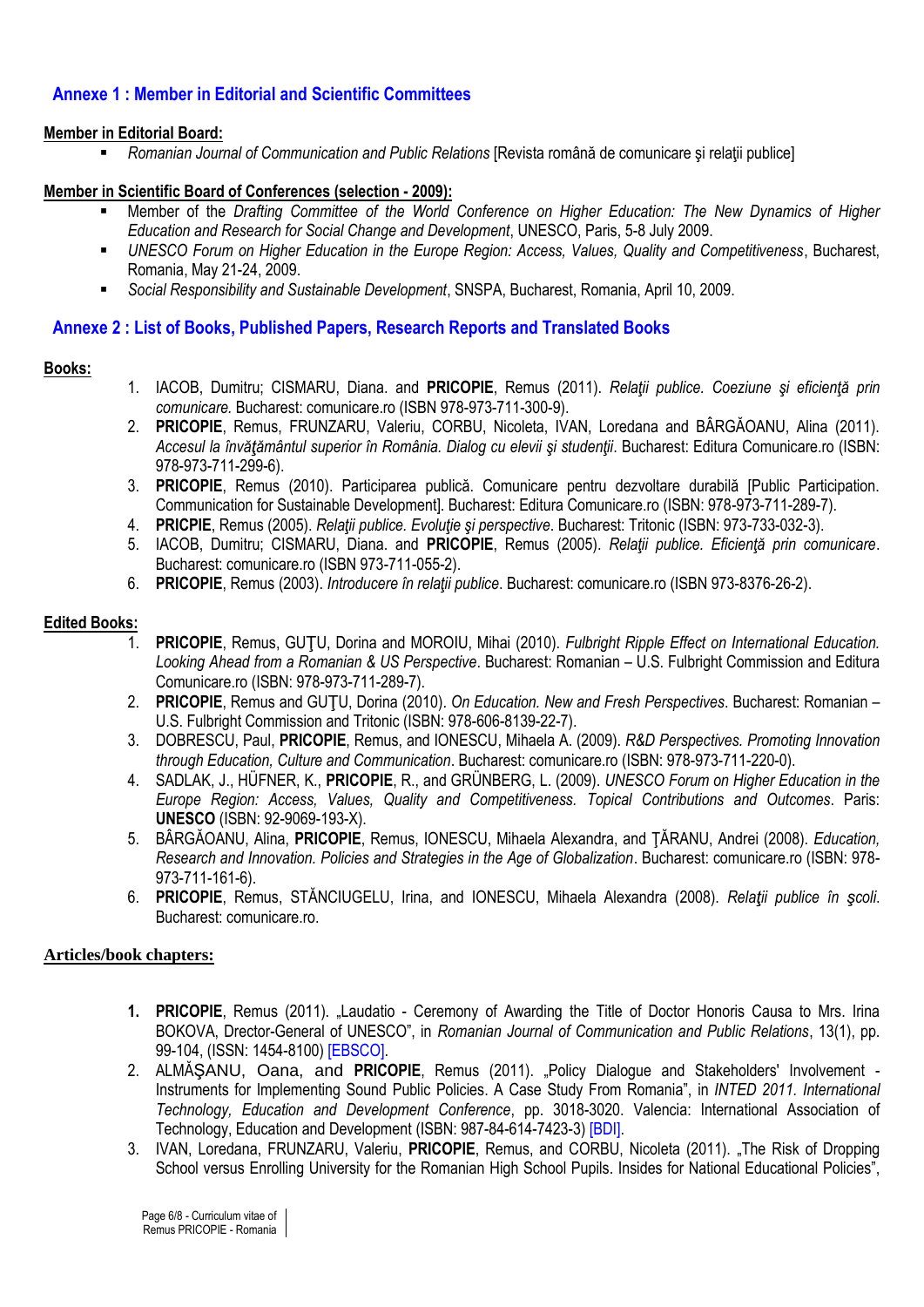in *INTED 2011. International Technology, Education and Development Conference*, pp. 5040-5048. Valencia: International Association of Technology, Education and Development (ISBN: 987-84-614-7423-3) [BDI].

- **4. PRICOPIE**, Remus (2010). "Laudatio of Profesor Jan Sadlak on the Occasion of the Ceremony of Awarding the Title of Doctor Honoris Causa by the National School of Political Studies and Public Administration", in *Romanian Journal of Communication and Public Relations*, 12(3), pp. 145-153, (ISSN: 1454-8100) [EBSCO].
- **5. PRICOPIE**, Remus, FRUNZARU, Valeriu., CORBU, Nicoleta, and IVAN, Loredana. (2010). "Arguments for a New Policy Dialog on Access and Equity in Romanian Higher Education", in *Romanian Journal of Communication and Public Relations*, 12(2), pp. 9-23, (ISSN: 1454-8100) [EBSCO].
- **6.** ALMĂŞAN, Oana L. and **PRICOPIE**, Remus (2010). "The Multi-Valence of Academic Citizenship and Its Implications for the Romanian 2010 Context: Social Responsability of Higher Education and Local Community Development", in Chova, L.G., Belenguer, D.M. and Torres, I.C., *INTED 2010. International Technology, Education and Development Conference*. Valencia: International Association of Technology, Education and Development [BDI].
- 7. **PRICOPIE**, Remus (2010). "Rolul lui Scott M. Cutlip (1915-2000), în evoluţia domeniului relaţiilor publice", in Cutlip, S. M., Center, A. H. and Broom, G. M., *Relaţiile publice eficiente*, pp. 515-520, Bucharest: comunicare.ro (ISBN: 978-973-711-199-9).
- 8. NICOLESCU, L., **PRICOPIE**, Remus, and POPESCU, Alina I. (2009). "Country Differences in the Internationalization of Higher Education – How Can Countries Lagging Behind Diminish the Gap", in *Review of International Comparative Management*, 10(5), pp. 976-989, (ISSN: 1582-3458) [B+].
- 9. **PRICOPIE**, Remus (2009). "Operele lui Spiru C. Haret O mărturie maraton despre interes public şi responsabilitate", in *Operele lui Spiru C. Haret. Vol. 1, Oficiale: 1884-1888, 1897-1899*, second edition in 2009/1935, pp. 5-12. Bucharest: comunicare.ro (ISBN: 978-973-711-206-4).
- 10. **PRICOPIE**, Remus, NICOLESCU, Luminita, REINHARDT, Zeno, and ALMĂSAN, Oana (2009). "Dynamics in the Internationalization of Higher Education at the Global Level and Specific Trends in Romania", in *Romanian Journal of Communication and Public Relations*, 11(3), pp. 103-110, (ISSN: 1454-8100) [EBSCO].
- 11. FRUNZARU, Valeriu, **PRICOPIE**, Remus and IVAN, Loredana (2009). *"*Family and school performance. How family affects students' intention to continue their studies", in *Special Education. Proceedings of the International Conference.* Fernando Pessoa University: Porto, Portugal [BDI].
- 12. **PRICOPIE**, Remus, SIMION, Andreea S. and ALMĂŞAN, Oana L. (2009). "Policy Dialog and the Decision Process of Educational Public Policies – The Romanian Case", in Chova, L.G., Belenguer, D.M. and Torres, I.C., *INTED 2009. International Technology, Education and Development Conference*. Valencia: International Association of Technology, Education and Development [BDI].
- 13. **PRICOPIE**, Remus, NICOLESCU, Luminiţa, REINHARDT, Zeno and ALMĂŞAN, Oana (2009). "Language of Teaching and the Use of Information and Communication Technologies – The Main Drivers for the Internationalization of Higher Education", in Dodrescu, P. *et al.* (ed.), *R&D Perspectives. Promoting Innovation through Education, Culture and Communication*, pp. 263-271. Bucharest: comunicare.ro (ISBN: 978-973-711-220-0).
- 14. PRICOPIE, Remus (2009). "Policy Dialog: The Missing Link in the 2008 Romanian Human Papillomavirus (HPV) Vaccination Program", in *Transylvanian Review of Administrative Sciences*, 1(25), pp. 92-110, (ISSN: 1221-1249) **IEBSCO and ISII**
- 15. **PRICOPIE**, Remus (2008). "Gaudeamus igitur. Challenges for the Romanian higher education system", in *Review of Management and Economical Engineering*, Special Issue, 7(5), pp. 21-28, (ISSN: 1583-624X) [B+].
- 16. **PRICOPIE**, Remus (2008). "Arguments For and Questions About the New Romanian Student Loans Policy Project: from Technicalities to Policy Dialog Approach", in Bârgăoanu, A. *et al.* (ed.), *Education, Research and Innovation. Policies and Strategies in the Age of Globalization*, pp. 171-178. Bucharest: comunicare.ro (ISBN: 978-973-711-161- 6).
- 17. **PRICOPIE**, Remus, POPESCU, Sorin, MARINAŞ, Laura, and CIUCĂ, Ion (2008). "A Stuctured Approach to Higher Education Funding as a Strategic Tool", in *Proceedings of the Quality – Innovation – European Integration 2008 International Conference*. Vienna University of Technology, Department for Interchangeable Manufacturing and Industrial Metrology (ISBN: 3-901888-41-3) [BDI].
- 18. PRICOPIE, Remus, and DOBRESCU, Paul (2008). "Romanian Higher Education System Facing Globalization", in Chova, L.G., Belenguer, D.M. and Torres, I.C., *INTED 2008. International Technology, Education and Development Conference*. Valencia: International Association of Technology, Education and Development (ISBN: 978-84-612- 0192-1) [BDI].
- 19. IVAN, Loredana, PRICOPIE, Remus, and FRUNZARU, Valeriu (2008). "Decizia de a alege o facultate: rationalitate sau conditionare socială", in *Revista română de comunicare și relații publice*, 14, pp. 83-93 (ISSN: 1454-8100) [EBSCO].
- 20. **PRICOPIE**, Remus (2007). "Branding in Higher Education", in *Review of Management and Economical Engineering*, Special Issue, 6(5), pp.198-206 (ISSN: 1583-624X) [B+].